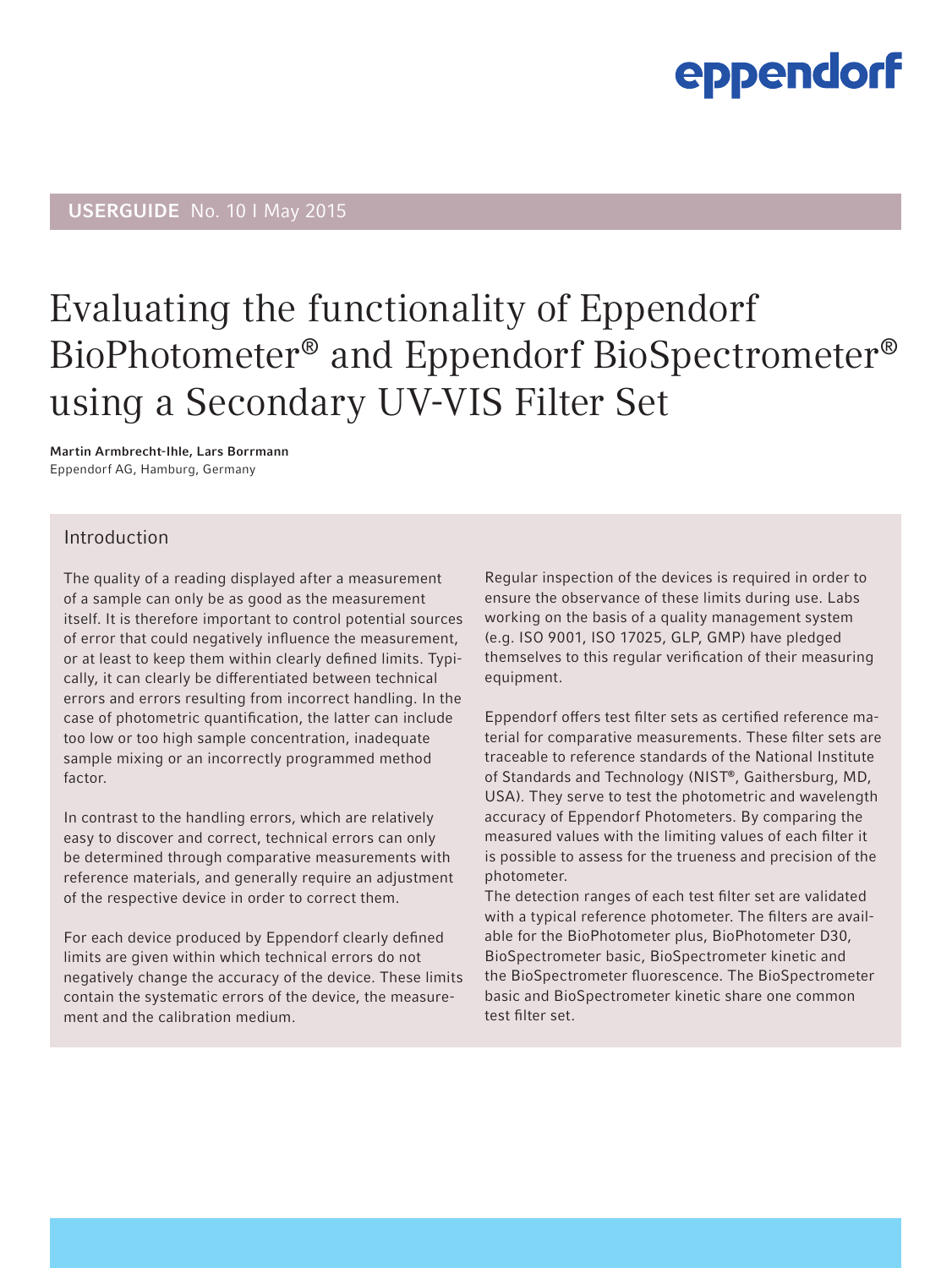### Theoretical background

The meanings of the terms used in connection with the testing of devices are more precisely defined in the norm ISO 3534-1. As many of these terms used in the literature are often used in an ambiguous manner, figure 1 explains the connections between some of the fundamental terms. Besides errors resulting from incorrect handling, one differentiates between two special types of technical errors having a significant influence on the measuring result: systematic and random errors. "Systematic errors" caused by interfering influences (e.g. dirty light path) or defective parts (e.g. falsely adjusted optics) can result in a deviation of the measurement result from the real value. These errors can only be discovered through comparative measurements with reference materials (e.g. Secondary UV-VIS-Filter) (Fig. 1). Therefore, a multiple determination is carried out with the reference material, and the mean value resulting from the measurement series is compared with the correct value. The mathematical difference between mean value and correct value is the quantitative description of the systematic error. Depending upon whether the systematic error lies within previously defined limiting values, one can then make a qualitative statement of trueness as to whether the device is functioning correctly or not. The second type of error is designated "random error", whose cause can often not be characterized and rarely be avoided. Consequently, random errors influence the spread of the measured values and thus, the precision of the measuring device (Fig. 1). The connection between trueness and precision with respect to exact and reproducible measurements is graphically explained in figure 2.

In figure 2A, all measured values, and thus also their mean value, lie within the defined limits and indicate only minor scattering (random error). Assuming that the random error also lies within the defined limits (data not shown), this measuring device is delivering exact, reproducible measurement data with a high degree of trueness and precision. In comparison to this, the measurement series in 2B is based on a systematic error. As a result, all measured values have been deferred to the same extent and lie outside of the given limits. Interestingly, the individual measured values vary from one another only very little as shown in Fig. 2A, indicating that the device is delivering precise but false measurement results. With a Eppendorf BioPhotometer or BioSpectrometer, such a measurement result might be caused by, for example, a dirty light path. In Fig. 2C, the individual measured values vary strongly from one another, indicating a pronounced random error. It is impossible to receive consistent measured values with such a device. The distribution of the measured values in figure 2D shows high systematic and random errors. The device demonstrates both poor trueness and poor precision. Exact and reproducible measurements with a high degree of accuracy can only be obtained with a device for which both the trueness and the precision lie within the defined limiting values. If the results of the Photometer test described in the short instructions herein look like the pattern in figures 2B – D the BioPhotometer or BioSpectrometer should be checked by the technical service to perform according to the specifications.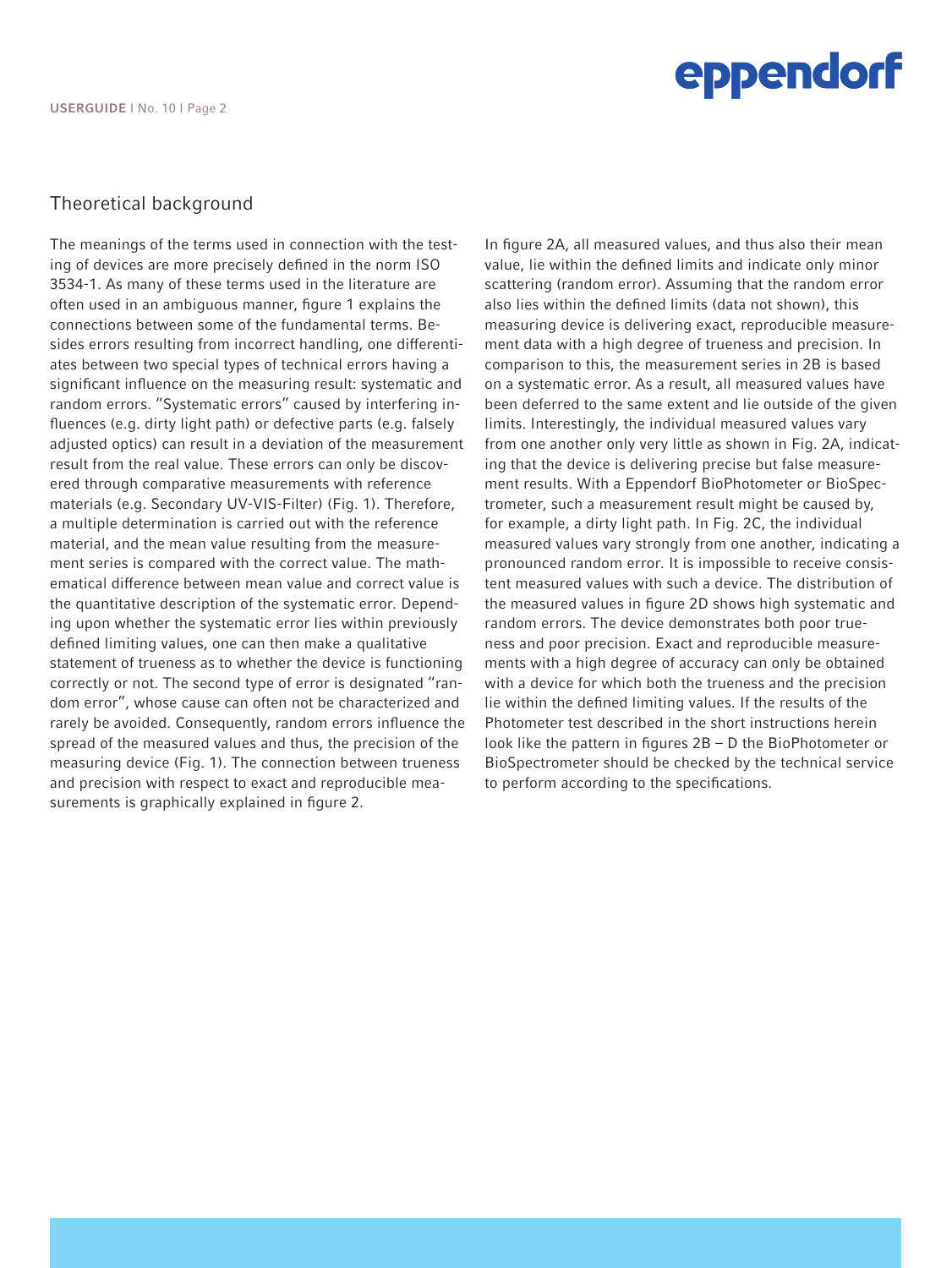#### USERGUIDE I No. 10 I Page 3

 $\rightarrow$ Kind of error Systematic error, bias and the state of the Random error

 $\rightarrow$ 

 $\rightarrow$ 

Systematic error, bias Mathematical difference between the mean value of a multiple determination and the correct value. Quantitative value

dirty light path.

They result e.g. from falsely adjusted optics or a

Qualitative criteria

#### Trueness (obsolete: "accuracy of the mean")

Trueness considers the agreement between the average value of multiple determination in relation to the correct value. Depending on the systematic error in relation to the defined limiting values for a device the

term trueness gives a qualitative expression about the correct function of a device with respect to the systematic error.

(The device is working true/untrue).

characterized.

Random error

Closeness of agreement between the independent measurement values of a multiple determination that is normally expressed in terms of standard deviation or coefficient of variation.

The origin of random errors can often not be

Precision

Precision is a qualitative term for the agreement between different values of a set of measurements. Depending on the statistical spread of the measurement values in relation to the defined limiting values of a device it is possible to conclude for the correct function of a device with respect to the random error.

(The device is working precise/imprecise).

Accuracy

Accuracy is a qualitative expression for the agreement between a single measurement value and the correct value.

 $\begin{array}{ccccc}\n\bullet & & & \text{after} & & \bullet \\
\hline\n\end{array}$ 

As accuracy considers only one single value the term accuracy includes both the systematic and random error and as to that, it contains information about the trueness and precision of a device.

Figure 1: Explanation of the terms trueness, precision and accuracy according to the stipulations of ISO 3534-1. Conceptually, it can be differentiated between the type of error, the mathematically quantified dimensions of the error and the qualitative description of the function of a device. In contrast to trueness and precision, the term accuracy is hardly used when testing the functionality of a device and is only listed for the sake of completeness.



Figure 2: Graphic representation of the connection between trueness and precision when testing measuring devices. Individual measured values are shown as points. The middle of the cross of the axes represents the correct value, while the circle represents the permitted limits for the systematic error. In Fig. B, the deviations representing the systematic and random error are also shown for additional clarity.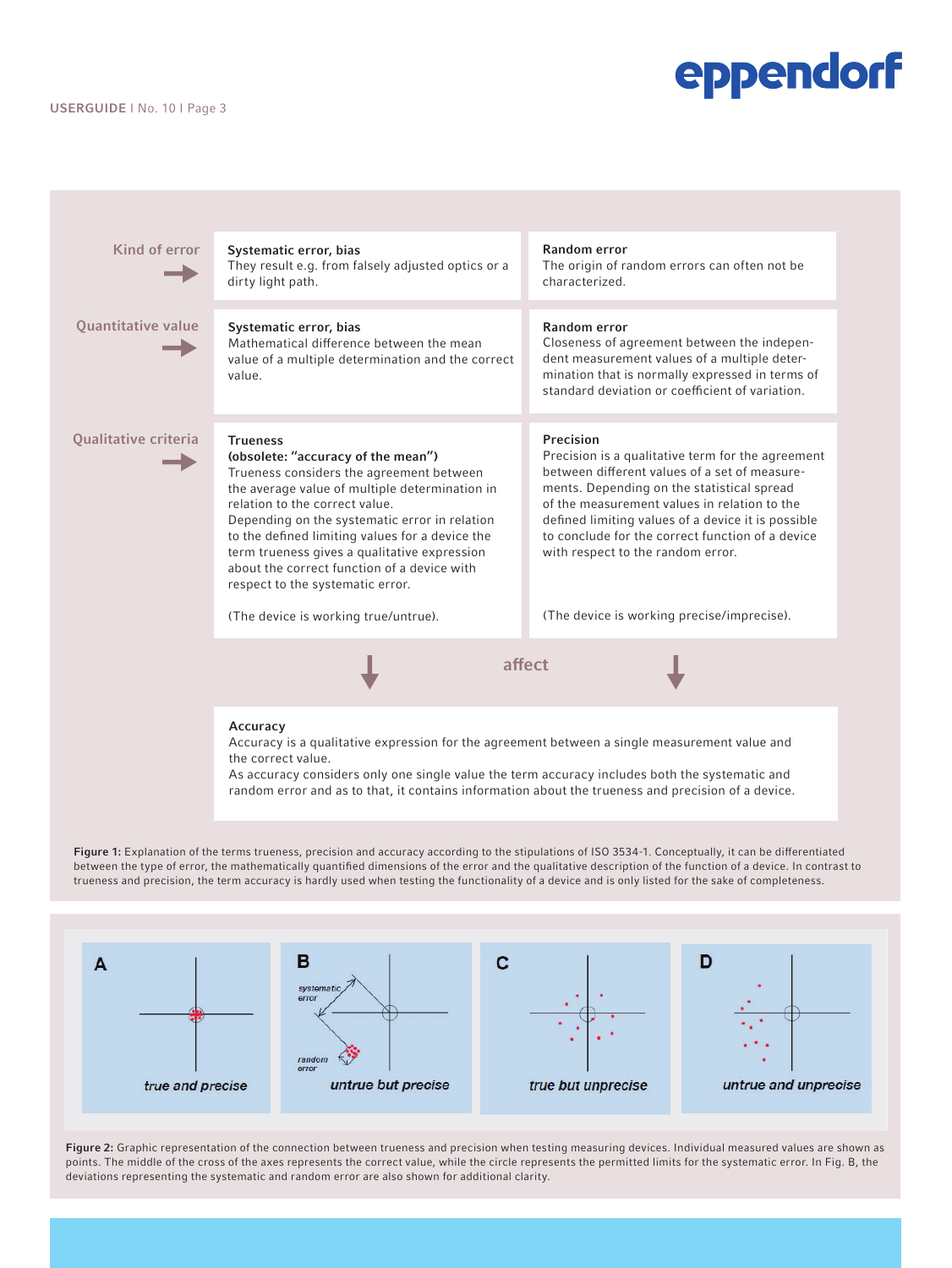### Short instructions for the photometer test on the Eppendorf BioPhotometer® and Eppendorf BioSpectrometer®

### A) General information:

- > Measurements should be carried out at a temperature of approx. 20 °C
- > In order to carry out the photometer test, the Secondary UV-VIS-Filter Set is required. These filters are inserted into the cuvette shaft. For the test the specific test filter sets for the BioPhotometer and BioSpectrometer are required (s. ordering information).
- > Test filters need to be clean and free of dust. The stickers need to face the user.
- > To simplify documentation of the measured values, we recommend connecting the device to a printer.
- > Use the forms provided for each photometer (s. appendix) to transfer the limits given in the certificate in the lid of the filter box and to enter the measured values of the photometer test.

### B) Measurement instructions for the BioPhotometer plus

- > Switch on the BioPhotometer plus.
- > Press the FUNCTION key and select the NEW MEASUREMENT function under PHOTOMETER TEST in the menu using the cursor keys  $(\nabla \triangle)$  (Fig. 3A). Confirm with ENTER.
- > The following measurement protocols appear: SAMPLE 260 nm and SAMPLE 280 nm for determination of trueness and precision of wavelengths 260 and 280 nm as well as SAMPLE A1, SAMPLE A2 and SAMPLE A3 for determination of metric trueness and precision at 230, 260, 280, 340, 405, 490, 550, 595 and 650 nm.
- > Select the appropriate measurement protocol with the cursor keys and confirm the selection with ENTER (Fig. 3B). (We recommend to carry out all 5 measurement protocols when testing the BioPhotometer plus)
- > Insert the BLANK A0 filter.
- > Press ENTER to carry out the zero value adjustment.
- > Insert the appropriate SAMPLE filter.
- > Press ENTER. The BioPhotometer plus automatically carries out 15 measuring cycles and calculates mean values and coefficients of variation (CV).
- > Compare the measured values and CVs with the limiting values permitted for the relevant test filter. The limiting values are found on the certificate in the lid of the filter box.
- > Press ENTER or FUNCTION in order to select the next measurement protocol.



#### Figure 3

A: Function overview BioPhotometer plus B: Selection overview of the Photometer Test - BioPhotometer plus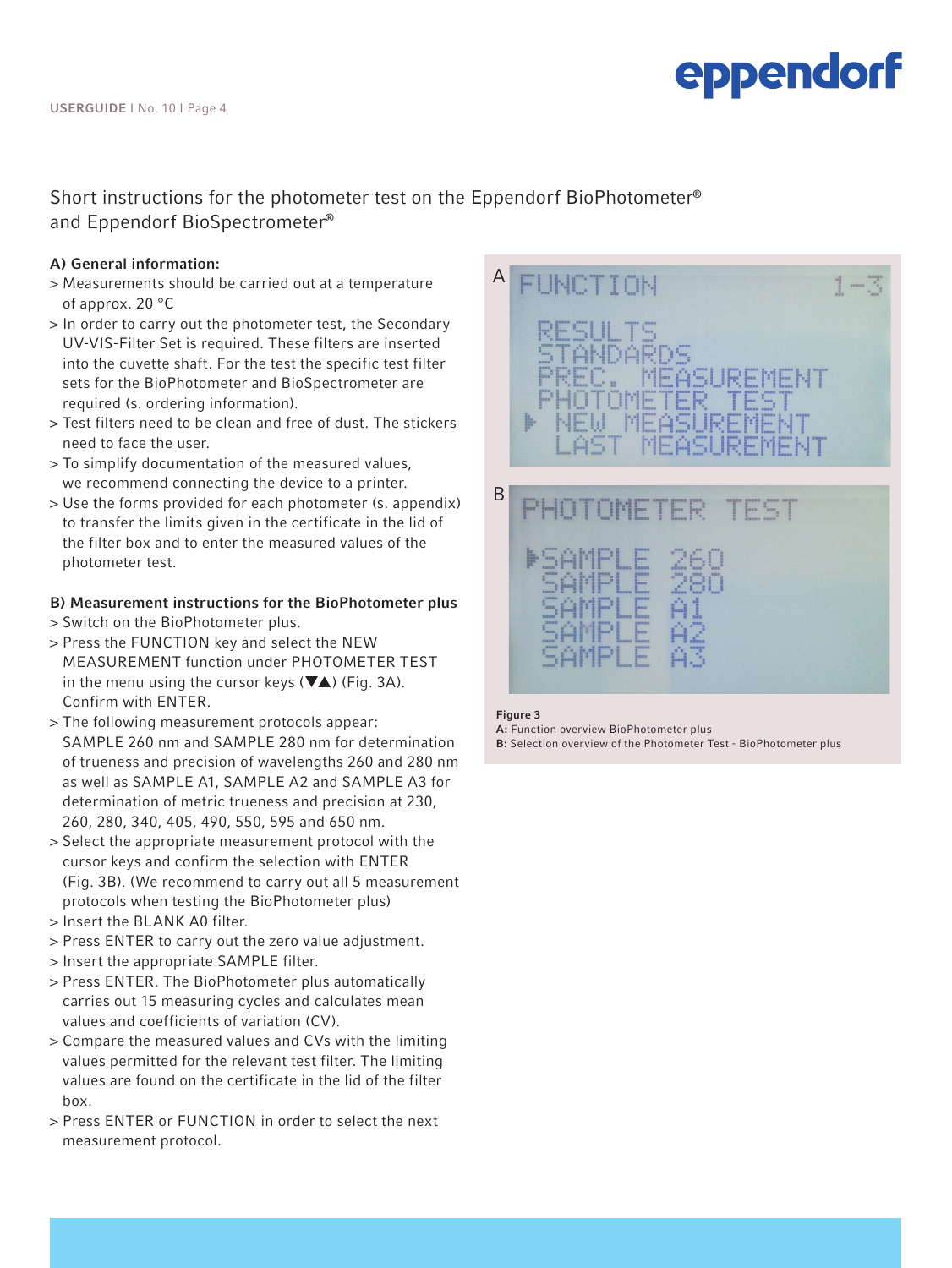### C) Measuring instructions for the BioPhotometer D30 and BioSpectrometer

- > Switch on the device.
- > If the main menu appears, press the function button on the device or press the "softkey" function that is located in the lower right corner of the display (Fig. 4A).
- > Go here in the "Subgroup", "Device calibration" and select here "Photometer unit" (BioPhotometer D30) or "Spectrometer unit" (BioSpectrometer) (Fig. 4B). Open the method with ENTER.
- > Two measuring protocols are now selectable (Fig. 4C): a) Check wavelength accuracy: Detection of precision and trueness at the wavelength 260, 280 and 800 nm. For BioPhotometer D30 only the wavelengths 260
	- and 280 nm are checked. b) Check photometric accuracy: With the Filter SAMPLE A1, SAMPLE A2 and SAMPLE A3 the photometric accuracy and precision is checked at 260, 280, 320, 405, 550, 562, 595, 700 und 800 nm (BioPhotometer D30: 260, 280, 320, 405, 550, 562, 595 nm).
- > Select with the cursor keys the desired measuring protocol and confirm with ENTER.
- > Insert the Filter A0 for the Blank measurement.
- > Press "Blank" key on the device.
- > Insert the correct SAMPLE Filter into the cuvette shaft.
- > Press "Sample". The BioPhotometer D30 and the Bio-Spectrometer carry out 15 measuring cycles and calculate the average values and the coefficient of variation (CV).
- > Compare the average and CV values with the values stated on the certificate of the test filter set. The certificate is located on the lid of the filter box.
- > With the BioSpectrometer fluorescence additionally the fluorescence unit can be checked. For fluorescence measurements two dynamic measuring ranges can be applied depending on the fluorescensce intensity of the sample. These dynamic ranges are related with respect to the measuring intensity in a defined ratio. With the reference filter (F1) for the fluorescence unit this ratio can be checked (Fig. 4D).

| Α | <b>Method Selection</b>                        |                           |                       | B | <b>Functions</b>   |                             |                          |  |
|---|------------------------------------------------|---------------------------|-----------------------|---|--------------------|-----------------------------|--------------------------|--|
|   | <b>Main Groups</b>                             | <b>Sub Groups</b>         | <b>Methods</b>        |   | <b>Main Groups</b> | <b>Sub Groups</b>           | <b>Functions</b>         |  |
|   | $\Box$ Favorites                               | Nucleic acids             | <b>B</b> dsDNA        |   | <b>D</b> User      | <b>D</b> Results memory     | <b>B</b> Photometer unit |  |
|   | Ia<br>Absorbance                               | Proteins direct UV<br>□   | <b>B</b> ssDNA        |   |                    | Gen. method param.          | Il Perform selftest      |  |
|   | $\Box$ Routine                                 | $\Box$ Proteins (reagent) | <b>E</b> RNA          |   |                    | Abs. spectra library        |                          |  |
|   | $\Box$ Basic                                   | $\n  Dye$ labels          | <b>D</b> Oligo        |   |                    | Device settings             |                          |  |
|   | <b>Bacterial density</b><br>Advanced<br>$\Box$ |                           | IÐ<br>dsDNA 1         |   |                    | <b>D</b> Device calibration |                          |  |
|   |                                                |                           | <new method=""></new> |   |                    | $\Box$ Info                 |                          |  |
|   | Cut<br>Copy                                    | Delete<br>Rename          | Paste<br>Function     |   | Info               |                             | Method                   |  |

#### Figure 4

- A) Main Menu of the BioSpectrometer and BioPhotometer D30. By using the softkey "Function" (Arrow) you can enter the device functions incl. Photometer or Spectrometertest
- B) Functions overview of the BioSpectrometer and BioPhotometer D30: The photometer or spectrometertest is located in "Sub Group" /"Device calibration"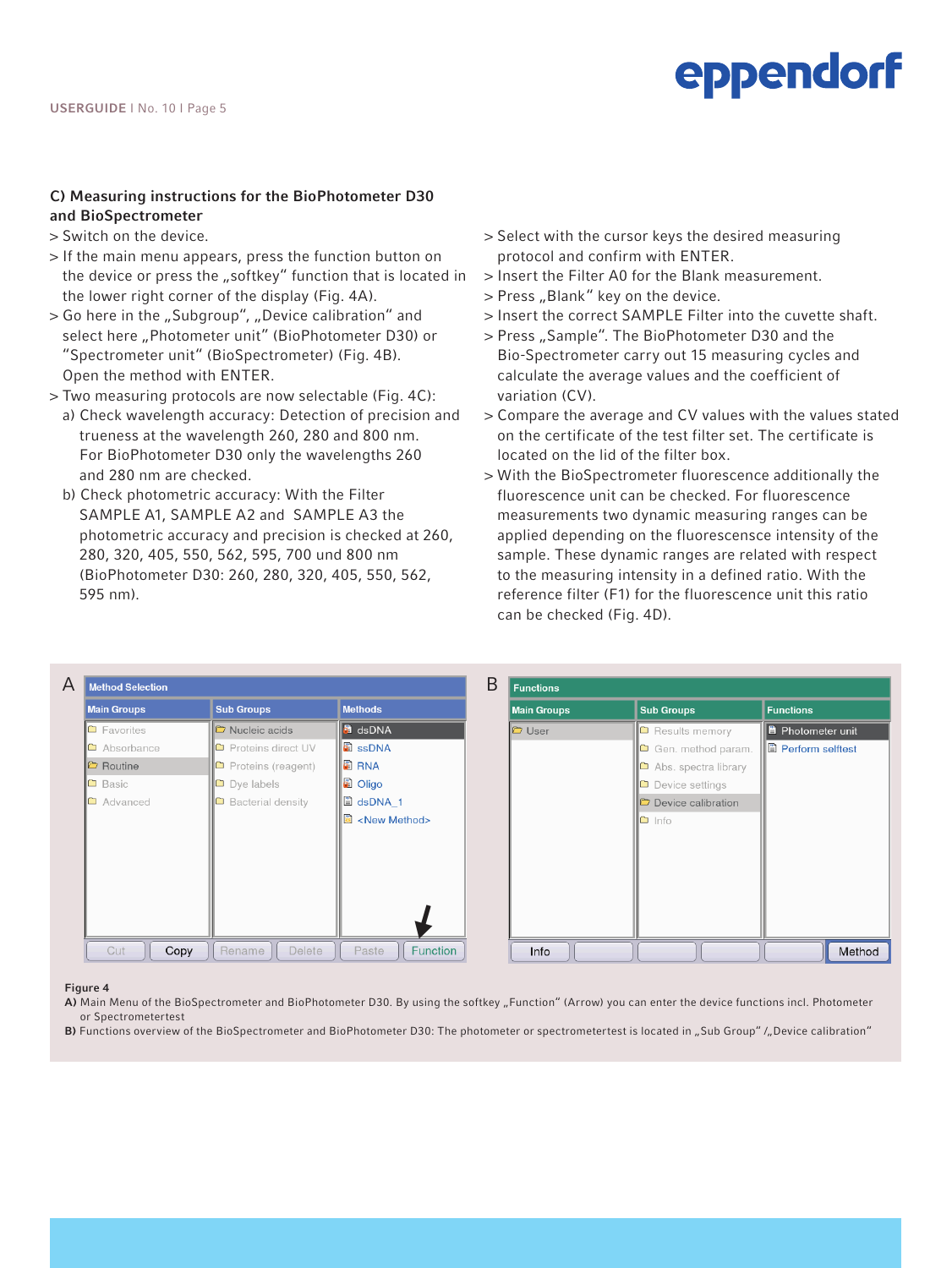| С | Device Calibration: Photometer unit |                                                | D | <b>Fluorescence unit calibration</b> |       |      |                          |
|---|-------------------------------------|------------------------------------------------|---|--------------------------------------|-------|------|--------------------------|
|   | ⊙ Check wavelength accuracy         |                                                |   | Wavelength                           | Ratio | CV   |                          |
|   | 260 nm                              |                                                |   | 520 nm                               | 0.991 | 0.2% |                          |
|   | 280 nm                              |                                                |   | 560 nm                               | 0.968 | 0.2% |                          |
|   |                                     |                                                |   |                                      |       |      |                          |
|   |                                     |                                                |   |                                      |       |      |                          |
|   | ○ Check photometric accuracy        |                                                |   |                                      |       |      |                          |
|   | A <sub>1</sub>                      | Info<br>$\left( \mathbf{r} \right)$            |   |                                      |       |      | <b>Info</b>              |
|   | A2                                  |                                                |   |                                      |       |      |                          |
|   | A3                                  | "Next" will start<br>the selected calibration. |   |                                      |       |      | Calibration<br>completed |
|   |                                     |                                                |   |                                      |       |      |                          |
|   | Abort                               | < Back<br>Next >                               |   | Measure                              |       |      | OK                       |
|   |                                     |                                                |   |                                      |       |      |                          |

#### Figure 4

C) Measuring protocols to determine the wavelength and photometric accuracy of the BioPhotometer and BioSpectrometer D) Checking the fluorescence unit on the BioSpectrometer fluorescence

#### D) Troubleshooting

When the measured values do not fall within the given range of limits after a repeat measurement, have your BioPhotometer or BioSpectrometer tested by a trained service technician. The certified limits of the Secondary UV-VIS-Filter are valid for a maximum of 2 years. A recalibration of the Secondary UV-VIS-Filter has to be carried out by Technical Service. Please contact your local Eppendorf sales organization for further details concerning technical support.

#### E) Definitions

Photometric Accuracy: is the maximum deviation of the average values from the values displayed by the photometer in a specific measuring range

Wavelength accuracy: is the maximum deviation of the average values from the values displayed by the photometer in a specific measuring range at one or more specific wavelengths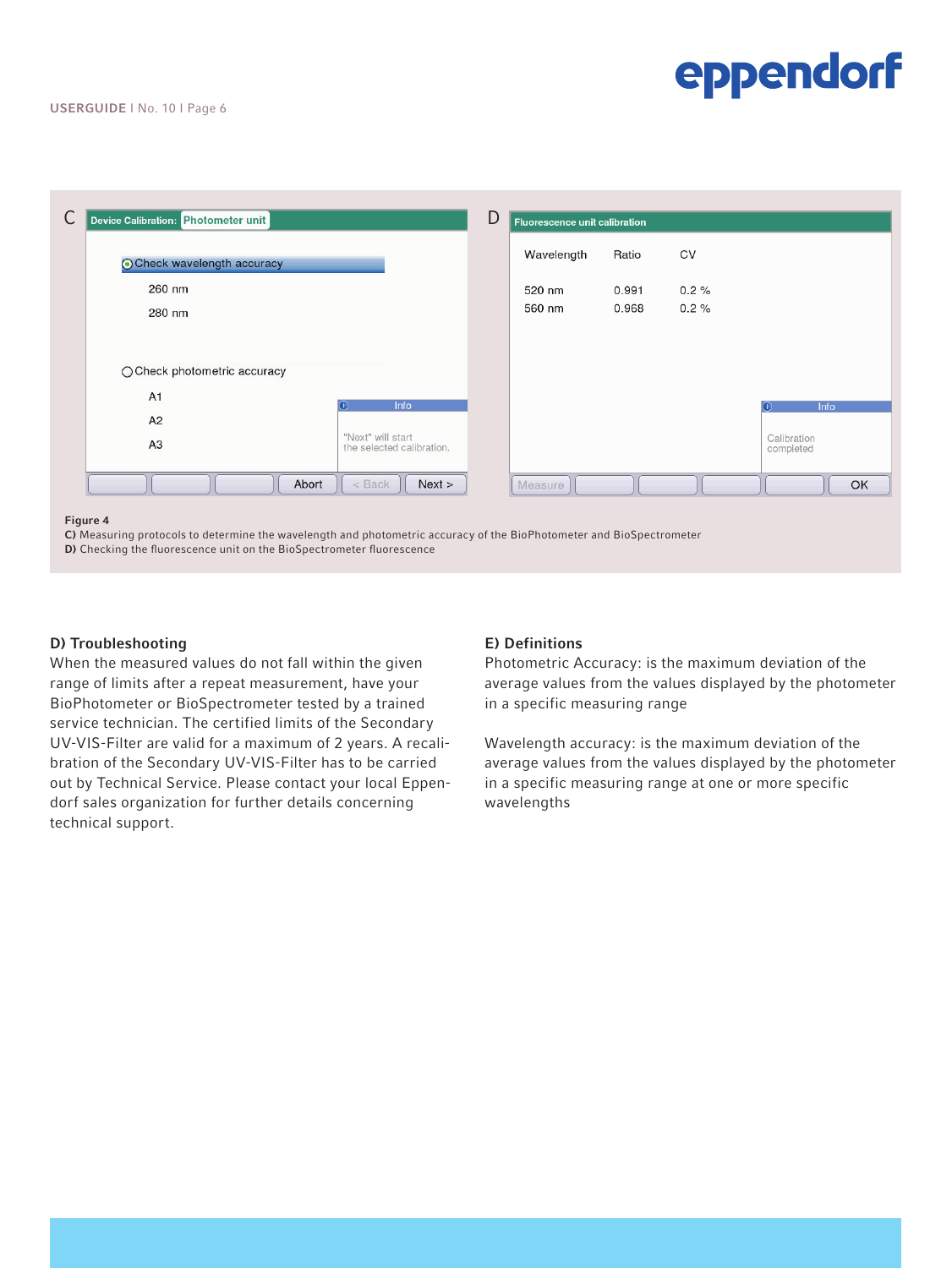epServices

Appendix: Photometer Test Protocols – BioPhotometer plus<br>————————————————————

### Eppendorf BioPhotometer® Plus

Photometrischer Test mit *I* Photometry test with Eppendorf Secondary-UV-VIS-Filter Bestell Nr. / Order No. 6131 931.008

Grenzen sind rückführbar auf NIST®: SRM 2034, SN 04-A, SRM 2031a, SN 667 und gemessen gegen Leerwert A0 /

Limits are traceable to NIST: SRM 2034, SN 04-A, SRM 2031a, SN 667 and measured against Reference Blank A0. O. Leerwert *I* Reference Testfilter Filtercode Wellenlänge / Wavelength Blank AO 230 - 650 nm Systematische Messabweichung / Systematic measurement deviation Zufällige Messabweichung Random / measurement deviation 1. Wellenlänge / Wavelength accuracy Testfilter Filtercode Wellenlänge Wavelength Grenzwerte E# / Limiting values  $A^*$ Istwerte E# / Actual values A# Grenzwerte VK# / Limiting values  $CV^*$ Istwerte VK# / Actual values CV# Probe 260 nm Sample 260 nm  $260 \pm 1$  nm  $\frac{1}{260}$  and  $\frac{1}{260}$  s  $\frac{1}{260}$  s  $\frac{1}{260}$  s  $\frac{1}{260}$  s  $\frac{1}{260}$  s  $\frac{1}{260}$  s  $\frac{1}{260}$  s  $\frac{1}{260}$  s  $\frac{1}{260}$  s  $\frac{1}{260}$  s  $\frac{1}{260}$  s  $\frac{1}{260}$  s  $\frac{1}{260}$  s  $\frac{1}{260}$ Probe 280 nm Sample 280 nm  $280 \pm 1 \text{ nm}$  % 2. Photometrische Werte / Photometric values Systematische Messabweichung / Systematic measurement deviation Zufällige Messabweichung / Random measurement deviation Testfilter Filtercode Wellenlänge / Wavelength Grenzwerte  $E^{\#^n}/$ Limiting values  $A^*$ Istwerte  $E^{\#}$ / Actual values A# Grenzwerte VK# / Limiting values  $CV^*$ Istwerte VK# / Actual values CV# Sample A 1  $\qquad$   $\qquad$  230 nm  $\qquad$   $\le$  3.0%  $\qquad$ 260 nm % 280 nm % 340 nm % 405 nm % 490 nm % 550 nm % 595 nm % 650 nm % Sample A2 230 nm ≤ 1.0% % 260 nm  $\sim$  260 nm  $\sim$  260 nm  $\sim$  260 nm  $\sim$  260 nm  $\sim$ 280 nm  $\sim$  280 nm  $\sim$  280 nm  $\sim$  280 nm  $\sim$  280 nm  $\sim$ 340 nm % 405 nm % 490 nm % 550 nm % 595 nm % 650 nm % Sample A3  $230 \text{ nm}$   $230 \text{ nm}$   $4 \leq 1.5\%$   $50 \leq 1.5\%$   $60 \leq 1.5\%$ 260 nm % 280 nm % 340 nm % 405 nm % 490 nm % 550 nm % 595 nm % 650 nm %

#### 3. Elektrische Prüfung *I* Electric test Grenzwerte *I* Limiting values Istwerte / Actual values Schutzimpedanz *I* Bonding impedance ≤ 0.2 Ohm Ableitstrom *I* Accessible current ≤ 3.5 mA Isolation ≥ 70 MOhm Datum *I* Date, Ort / Place Geprüft durch *I* Tested by Seriennummer / Serial No. Software Version

Die Grenzwerte beinhalten die systematischen Fehler des Gerätes und der Mess- und Kalibriermittel. / Limits include the systematic error of the instrument and the measurement and calibration equipment.<br>Eppendorf ist zertif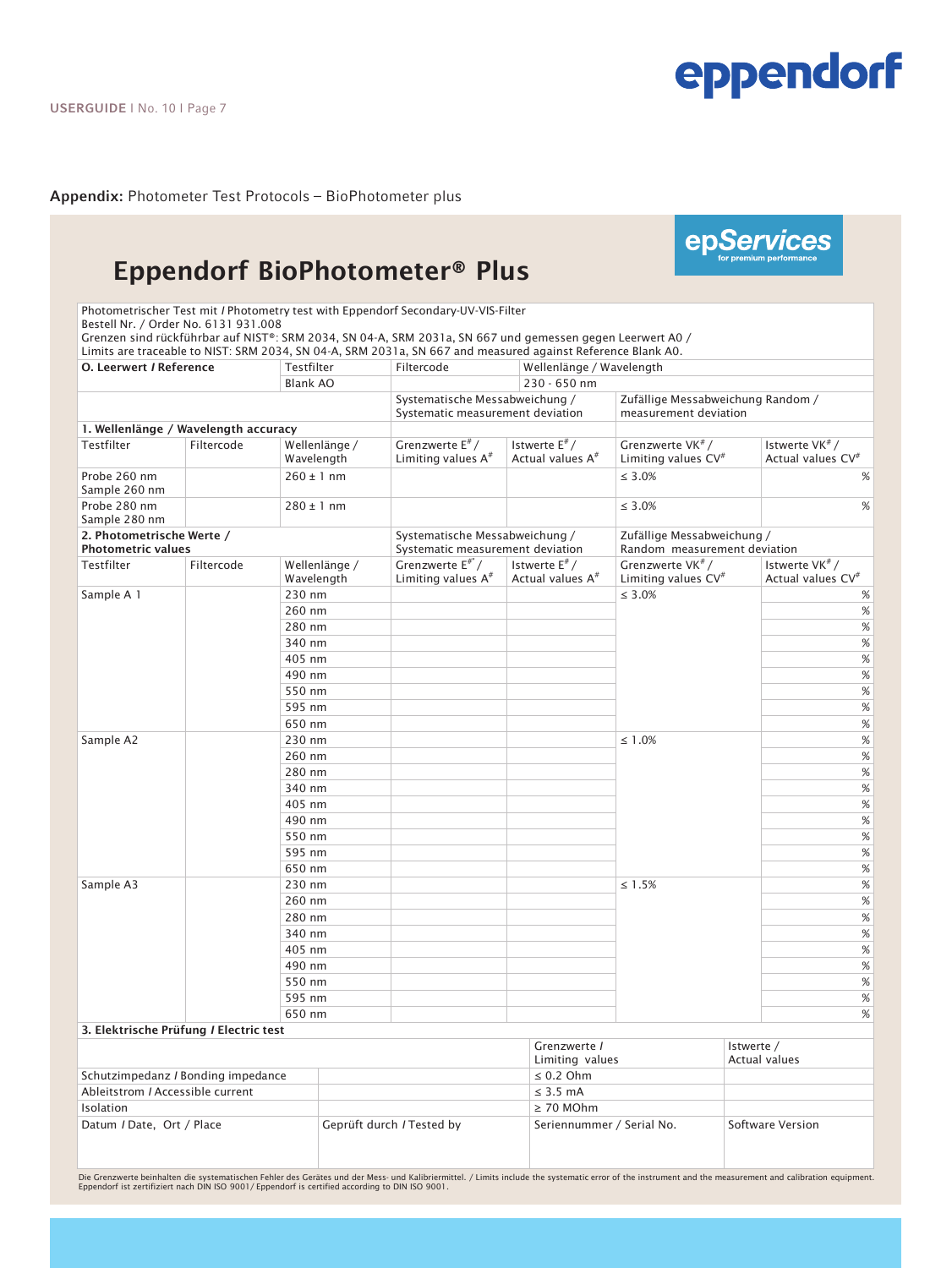epServices

**Appendix:** Photometer Test Protocols – BioPhotometer D30

### Eppendorf BioPhotometer® D30

Photometrischer Test mit *I* Photometry test with Eppendorf Test-Filter (Satz Nr. / Set No.) Grenzen sind rückführbar auf NIST®: SRM 2034, SN 04-A, SN 667 und gemessen gegen Leerwert AO Limits are traceable to NIST: SRM 2034, SN 04-A, SN 667 and measured against Reference Blank AO

| O. Leerwert / Reference                                |                                      | Testfilter                  | Filtercode                                                         |                                                 | Wellenlänge / Wavelength                                        |                                                             |  |  |
|--------------------------------------------------------|--------------------------------------|-----------------------------|--------------------------------------------------------------------|-------------------------------------------------|-----------------------------------------------------------------|-------------------------------------------------------------|--|--|
|                                                        |                                      | <b>Blank AO</b>             |                                                                    |                                                 | 260 - 800 nm                                                    |                                                             |  |  |
|                                                        |                                      |                             | Systematische Messabweichung /<br>Systematic measurement deviation |                                                 |                                                                 | Zufällige Messabweichung /<br>Random measurement deviation  |  |  |
|                                                        | 1. Wellenlänge / Wavelength accuracy |                             |                                                                    |                                                 |                                                                 |                                                             |  |  |
| Testfilter                                             | Filtercode                           | Wellenlänge /<br>Wavelength | Grenzwerte E#/<br>Limiting values A <sup>#</sup>                   | Istwerte E#/<br>Actual values A <sup>#</sup>    | Grenzwerte VK <sup>#</sup> /<br>Limiting values CV <sup>#</sup> | Istwerte VK <sup>#</sup> /<br>Actual values CV <sup>#</sup> |  |  |
| Probe 260 nm<br>Sample 260 nm                          |                                      | $260 \pm 1$ nm              |                                                                    |                                                 | $\leq 3.0\%$                                                    | %                                                           |  |  |
| Probe 280 nm<br>Sample 280 nm                          |                                      | $280 \pm 1$ nm              |                                                                    |                                                 | $\leq 3.0\%$                                                    | %                                                           |  |  |
| 2. Photometrische Werte /<br><b>Photometric values</b> |                                      |                             | Systematische Messabweichung/<br>Systematic measurement deviation  |                                                 | Zufällige Messabweichung/<br>Random measurement deviation       |                                                             |  |  |
| Testfilter                                             | Filtercode                           | Wellenlänge /<br>Wavelength | Grenzwerte E#"/<br>Limiting values A <sup>#</sup>                  | Istwerte $E^*/$<br>Actual values A <sup>#</sup> | Grenzwerte VK <sup>#</sup> /<br>Limiting values CV <sup>#</sup> | Istwerte VK <sup>#</sup> /<br>Actual values CV <sup>#</sup> |  |  |
|                                                        |                                      | 260 nm                      |                                                                    |                                                 | $\leq 3.0\%$                                                    | %                                                           |  |  |
| Sample A1                                              |                                      | 280 nm                      |                                                                    |                                                 |                                                                 | %                                                           |  |  |
|                                                        |                                      | 320 nm                      |                                                                    |                                                 |                                                                 | $\%$                                                        |  |  |
|                                                        |                                      | 405 nm                      |                                                                    |                                                 |                                                                 | $\%$                                                        |  |  |
|                                                        |                                      | 562 nm                      |                                                                    |                                                 |                                                                 | $\%$                                                        |  |  |
|                                                        |                                      | 595 nm                      |                                                                    |                                                 |                                                                 | %                                                           |  |  |
|                                                        |                                      | 260 nm                      |                                                                    |                                                 |                                                                 | %                                                           |  |  |
| Sample A2                                              |                                      | 280 nm                      |                                                                    |                                                 | $\leq 2.0\%$                                                    | $\%$                                                        |  |  |
|                                                        |                                      | 320 nm                      |                                                                    |                                                 |                                                                 | $\%$                                                        |  |  |
|                                                        |                                      | 405 nm                      |                                                                    |                                                 |                                                                 | %                                                           |  |  |
|                                                        |                                      | 562 nm                      |                                                                    |                                                 |                                                                 | %                                                           |  |  |
|                                                        |                                      | 595 nm                      |                                                                    |                                                 |                                                                 | $\%$                                                        |  |  |
| Sample A3                                              |                                      | 260 nm                      |                                                                    |                                                 | $\leq 1.5\%$                                                    | %                                                           |  |  |
|                                                        |                                      | 280 nm                      |                                                                    |                                                 |                                                                 | $\%$                                                        |  |  |
|                                                        |                                      | 320 nm                      |                                                                    |                                                 |                                                                 | $\%$                                                        |  |  |
|                                                        |                                      | 405 nm                      |                                                                    |                                                 |                                                                 | %                                                           |  |  |
|                                                        |                                      | 562 nm                      |                                                                    |                                                 | $\leq 3.0\%$                                                    | $\%$                                                        |  |  |
|                                                        |                                      | 595 nm                      |                                                                    |                                                 |                                                                 | %                                                           |  |  |

| Ort / Location, Datum /Date | Geprüft durch / Tested by | Seriennummer / Serial No. | Software Version |
|-----------------------------|---------------------------|---------------------------|------------------|

Die Grenzwerte beinhalten die systematischen Fehler des Gerätes und der Mess- und Kalibriermittel. / Limits include the systematic error of the instrument and the measurement and calibration equipment.<br>Eppendorf ist zertif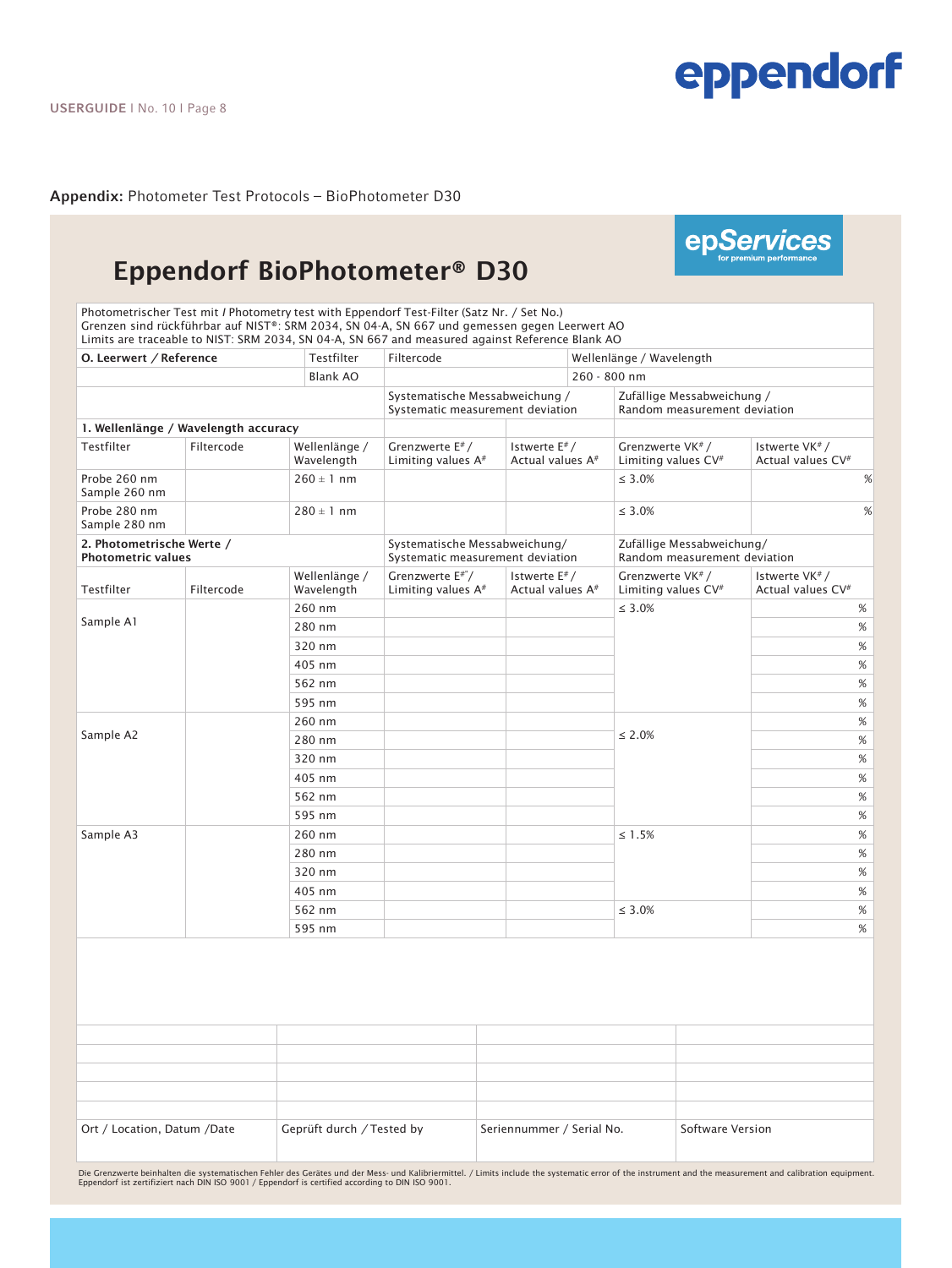# **Appendix:** Photometer Test Protocols – BioSpectrometer basic kinetic<br>————————————————————

### Eppendorf BioSpectrometer® basic/kinetic

Photometrischer Test mit I Photometry test with Eppendorf Test-Filter (Satz Nr. / Set No.) Grenzen sind rückführbar auf NIST®: SRM 2034, SN 04-A, SN 667 und gemessen gegen Leerwert AO Limits are traceable to NIST: SRM 2034, SN 04-A, SN 667 and measured against Reference Blank AO

| O. Leerwert / Reference                                |            | Testfilter                  | Filtercode                                                            | Wellenlänge / Wavelength                     |                                                            |                                                |  |
|--------------------------------------------------------|------------|-----------------------------|-----------------------------------------------------------------------|----------------------------------------------|------------------------------------------------------------|------------------------------------------------|--|
|                                                        |            | <b>Blank AO</b>             |                                                                       | 260 - 800 nm                                 |                                                            |                                                |  |
|                                                        |            |                             | Systematische Messabweichung /<br>Systematic measurement deviation    |                                              | Zufällige Messabweichung /<br>Random measurement deviation |                                                |  |
| 1. Wellenlänge / Wavelength accuracy                   |            |                             |                                                                       |                                              |                                                            |                                                |  |
| Testfilter                                             | Filtercode | Wellenlänge /<br>Wavelength | Grenzwerte E# /<br>Limiting values $A^*$                              | Istwerte E#/<br>Actual values A <sup>#</sup> | Grenzwerte VK#/<br>Limiting Values CV <sup>#</sup>         | Istwerte VK#/<br>Actual values CV <sup>#</sup> |  |
| Probe 260 nm<br>Sample 260 nm                          |            | $260 \pm 1$ nm              |                                                                       |                                              | $\leq 3.0\%$                                               | %                                              |  |
| Probe 280 nm<br>Sample 280 nm                          |            | $280 \pm 1$ nm              |                                                                       |                                              | $\leq 3.0\%$                                               | %                                              |  |
| Probe 800 nm<br>Sample 800 nm                          |            | $800 \pm 1$ nm              |                                                                       |                                              | $\leq 3.0\%$                                               | %                                              |  |
| 2. Photometrische Werte /<br><b>Photometric values</b> |            |                             | Systematische Messabweichung /<br>Systematic measurement deviation    |                                              | Zufällige Messabweichung /<br>Random measurement deviation |                                                |  |
| Testfilter                                             | Filtercode | Wellenlänge /<br>Wavelength | Grenzwerte E# /<br>Limiting values A#                                 | Istwerte E#/<br>Actual values A <sup>#</sup> | Grenzwerte VK#/<br>Limiting values CV <sup>#</sup>         | Istwerte VK#/<br>Actual values CV <sup>#</sup> |  |
| Sample A1                                              |            | 260 nm                      |                                                                       |                                              | $\leq 3.0\%$                                               | $\%$                                           |  |
|                                                        |            | 280 nm                      |                                                                       |                                              |                                                            | $\%$                                           |  |
|                                                        |            | 320 nm                      |                                                                       |                                              |                                                            | $\%$                                           |  |
|                                                        |            | 405 nm                      |                                                                       |                                              |                                                            | %                                              |  |
|                                                        |            | 550 nm                      |                                                                       |                                              |                                                            | $\%$                                           |  |
|                                                        |            | 562 nm                      |                                                                       |                                              |                                                            | $\%$                                           |  |
|                                                        |            | 595 nm                      |                                                                       |                                              |                                                            | %                                              |  |
|                                                        |            | 700 nm                      |                                                                       |                                              |                                                            | $\%$                                           |  |
|                                                        |            | 800 nm                      |                                                                       |                                              |                                                            | $\%$                                           |  |
| Sample A2                                              |            | 260 nm                      |                                                                       |                                              | $\leq 2.0\%$                                               | $\%$                                           |  |
|                                                        |            | 280 nm                      |                                                                       |                                              |                                                            | $\%$                                           |  |
|                                                        |            | 320 nm                      |                                                                       |                                              |                                                            | $\%$                                           |  |
|                                                        |            | 405 nm                      |                                                                       |                                              |                                                            | $\%$                                           |  |
|                                                        |            | 550 nm                      |                                                                       |                                              |                                                            | %                                              |  |
|                                                        |            | 562 nm                      |                                                                       |                                              |                                                            | $\%$                                           |  |
|                                                        |            | 595 nm                      |                                                                       |                                              |                                                            | $\%$                                           |  |
|                                                        |            | 700 nm<br>800 nm            |                                                                       |                                              |                                                            | $\%$<br>$\%$                                   |  |
| Sample A3                                              |            | 260 nm                      |                                                                       |                                              | $\leq 1.5\%$                                               | $\%$                                           |  |
|                                                        |            | 280 nm                      |                                                                       |                                              |                                                            | %                                              |  |
|                                                        |            | 320 nm                      |                                                                       |                                              |                                                            | $\%$                                           |  |
|                                                        |            | 405 nm                      |                                                                       |                                              |                                                            | $\%$                                           |  |
|                                                        |            | 550 nm                      |                                                                       |                                              | $\leq 3.0\%$                                               | $\%$                                           |  |
|                                                        |            | 562 nm                      |                                                                       |                                              |                                                            | $\%$                                           |  |
|                                                        |            | 595 nm                      |                                                                       |                                              |                                                            | $\%$                                           |  |
|                                                        |            | 700 nm                      |                                                                       |                                              |                                                            | $\%$                                           |  |
|                                                        |            | 800 nm                      |                                                                       |                                              |                                                            | %                                              |  |
|                                                        |            |                             | 3. Thermische Prüfung mit / Thermal check with Testo® Temperature Set |                                              |                                                            |                                                |  |
|                                                        |            |                             |                                                                       | Grenzwerte /                                 |                                                            | Istwerte /                                     |  |

Limiting values Actual values 20 °C 19,7 °C – 20,3 °C 25 °C 25,3 °C 30 °C 29,7 °C – 30,3 °C 37 °C 37,3 °C 42 °C 42,3 °C Ort / Location, Datum / Date Geprüft durch / Tested by Seriennummer / Serial No. Software Version

Die Grenzwerte beinhalten die systematischen Fehler des Gerätes und der Mess- und Kalibriermittel. / Limits include the systematic error of the instrument and the measurement and calibration equipment.<br>Eppendorf ist zertif

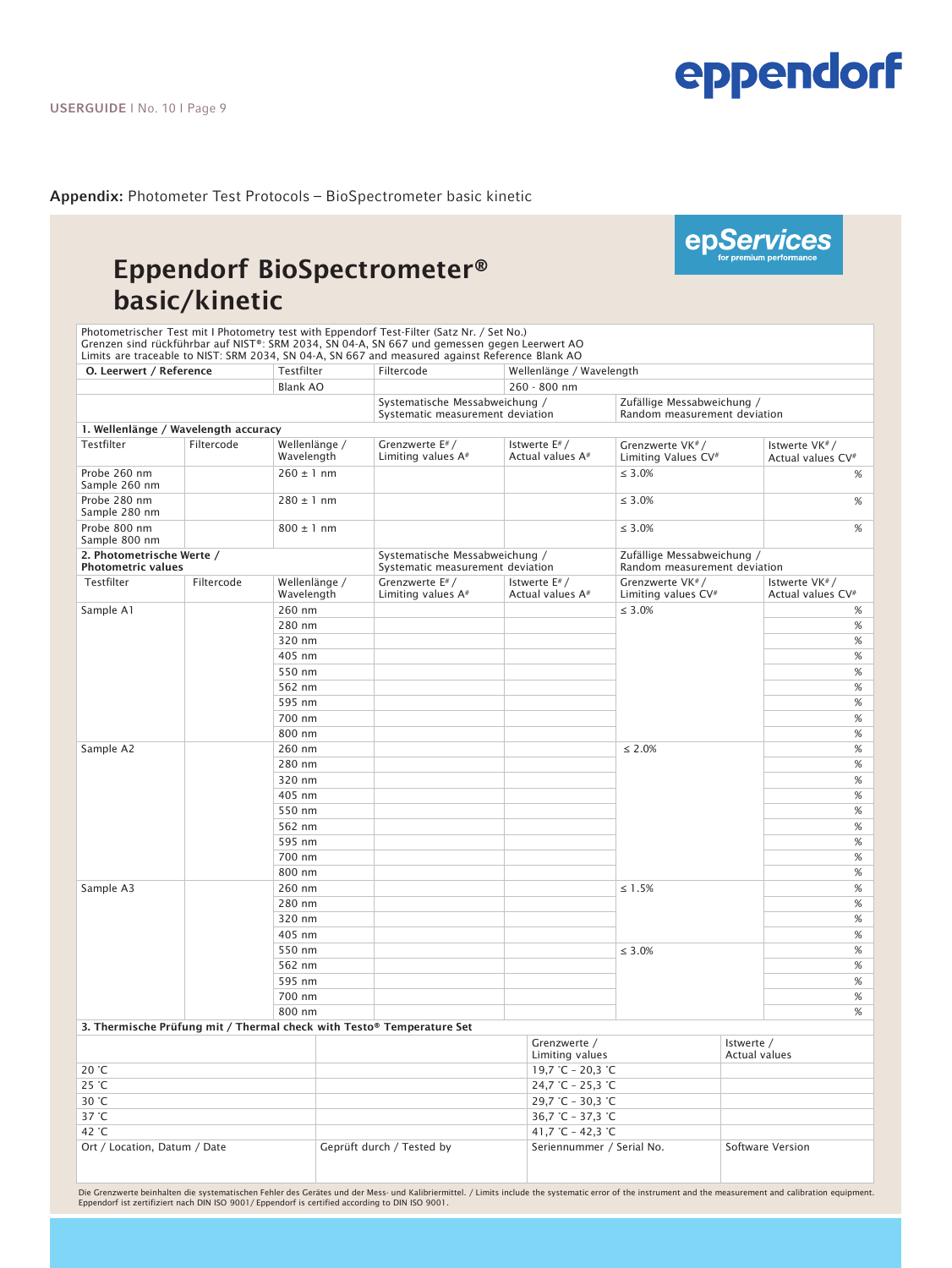epServices

**Appendix:** Photometer Test Protocols – BioSpectrometer fluorescence<br>————————————————————

### Eppendorf BioSpectrometer® fluorescence

Photometrischer Test mit *I* Photometry test with Eppendorf Test-Filter (Satz Nr. / Set No.) Grenzen sind rückführbar auf NIST®: SRM 2034, SN 04-A, SRM 2031a, SN 667 und gemessen gegen Leerwert AO Limits are traceable to NIST: SRM 2034, SN 04-A, SRM 2031a, SN 667 and measured against Reference Blank AO

| O. Leerwert / Reference                                |                                                      | Testfilter                  | Filtercode                                                         |                                              | Wellenlänge / Wavelength                                   |                                                |  |
|--------------------------------------------------------|------------------------------------------------------|-----------------------------|--------------------------------------------------------------------|----------------------------------------------|------------------------------------------------------------|------------------------------------------------|--|
|                                                        |                                                      | <b>Blank AO</b>             |                                                                    |                                              | 260 - 800 nm                                               |                                                |  |
|                                                        |                                                      |                             | Systematische Messabweichung /<br>Systematic measurement deviation |                                              | Zufällige Messabweichung /<br>Random measurement deviation |                                                |  |
|                                                        | 1. Wellenlänge / Wavelength accuracy                 |                             |                                                                    |                                              |                                                            |                                                |  |
| Testfilter                                             | Filtercode                                           | Wellenlänge /<br>Wavelength | Grenzwerte E#/<br>Limiting values A <sup>#</sup>                   | Istwerte E#/<br>Actual values A <sup>#</sup> | Grenzwerte VK#/<br>Limiting values CV <sup>#</sup>         | Istwerte VK#/<br>Actual values CV <sup>#</sup> |  |
| Probe 260 nm<br>Sample 260 nm                          |                                                      | $260 \pm 1$ nm              |                                                                    |                                              | $\leq 3.0\%$                                               | %                                              |  |
| Probe 280 nm<br>Sample 280 nm                          |                                                      | $280 \pm 1$ nm              |                                                                    |                                              | $\leq 3.0\%$                                               | %                                              |  |
| Probe 800 nm<br>Sample 800 nm                          |                                                      | $800 \pm 1$ nm              |                                                                    |                                              | $\leq 3.0\%$                                               | %                                              |  |
| 2. Photometrische Werte /<br><b>Photometric values</b> |                                                      |                             | Systematische Messabweichung/<br>Systematic measurement deviation  |                                              | Zufällige Messabweichung/<br>Random measurement deviation  |                                                |  |
| Testfilter                                             | Filtercode                                           | Wellenlänge/'<br>Wavelength | Grenzwerte E#"/<br>Limiting values $A^*$                           | Istwerte $E^*/$<br>Actual values A#          | Grenzwerte VK#/<br>Limiting values CV <sup>#</sup>         | Istwerte VK#/<br>Actual values CV <sup>#</sup> |  |
| Sample A1                                              |                                                      | 260 nm                      |                                                                    |                                              | $\leq 3.0\%$                                               | $\%$                                           |  |
|                                                        |                                                      | 280 nm                      |                                                                    |                                              |                                                            | $\%$                                           |  |
|                                                        |                                                      | 320 nm                      |                                                                    |                                              |                                                            | $\%$                                           |  |
|                                                        |                                                      | 405 nm                      |                                                                    |                                              |                                                            | $\%$                                           |  |
|                                                        |                                                      | 550 nm                      |                                                                    |                                              |                                                            | $\%$                                           |  |
|                                                        |                                                      | 562 nm                      |                                                                    |                                              |                                                            | $\%$                                           |  |
|                                                        |                                                      | 595 nm                      |                                                                    |                                              |                                                            | $\%$                                           |  |
|                                                        |                                                      | 700 nm                      |                                                                    |                                              |                                                            | $\%$                                           |  |
|                                                        |                                                      | 800 nm                      |                                                                    |                                              |                                                            | $\%$                                           |  |
| Sample A2                                              |                                                      | 260 nm                      |                                                                    |                                              | $\leq 2.0\%$                                               | $\%$                                           |  |
|                                                        |                                                      | 280 nm                      |                                                                    |                                              |                                                            | $\%$                                           |  |
|                                                        |                                                      | 320 nm                      |                                                                    |                                              |                                                            | $\%$                                           |  |
|                                                        |                                                      | 405 nm                      |                                                                    |                                              |                                                            | $\%$                                           |  |
|                                                        |                                                      | 550 nm                      |                                                                    |                                              |                                                            | $\%$                                           |  |
|                                                        |                                                      | 562 nm                      |                                                                    |                                              |                                                            | $\%$                                           |  |
|                                                        |                                                      | 595 nm                      |                                                                    |                                              |                                                            | $\%$                                           |  |
|                                                        |                                                      | 700 nm                      |                                                                    |                                              |                                                            | $\%$                                           |  |
|                                                        |                                                      | 800 nm                      |                                                                    |                                              |                                                            | %                                              |  |
| Sample A3                                              |                                                      | 260 nm                      |                                                                    |                                              | $\leq 1.5\%$                                               | $\%$                                           |  |
|                                                        |                                                      | 280 nm                      |                                                                    |                                              |                                                            | $\%$                                           |  |
|                                                        |                                                      | 320 nm                      |                                                                    |                                              |                                                            | $\%$                                           |  |
|                                                        |                                                      | 405 nm                      |                                                                    |                                              |                                                            | %                                              |  |
|                                                        |                                                      | 550 nm                      |                                                                    |                                              | $\leq 3.0\%$                                               | %                                              |  |
|                                                        |                                                      | 562 nm                      |                                                                    |                                              |                                                            | %                                              |  |
|                                                        |                                                      | 595 nm                      |                                                                    |                                              |                                                            | %                                              |  |
|                                                        |                                                      | 700 nm                      |                                                                    |                                              |                                                            | $\%$                                           |  |
|                                                        |                                                      | 800 nm                      |                                                                    |                                              |                                                            | %                                              |  |
|                                                        | 3. Fluoreszenz Prüfung mit / Fluorescence check with |                             |                                                                    |                                              |                                                            |                                                |  |

| Testfilter                   | Filtercode | Wellenlänge /<br>Wavelength | Grenzwerte E# /<br>Limiting values A# | Istwerte $E# /$<br>Actual values A# | Grenzwerte VK#/<br>Limiting values CV <sup>#</sup> |                  | Istwerte VK#/<br>Actual values CV <sup>#</sup> |   |
|------------------------------|------------|-----------------------------|---------------------------------------|-------------------------------------|----------------------------------------------------|------------------|------------------------------------------------|---|
| Fluorescence                 |            | 520 nm                      |                                       |                                     | $\leq 3.0\%$                                       |                  |                                                |   |
|                              |            | 560 nm                      |                                       |                                     |                                                    |                  |                                                | % |
| Ort / Location, Datum / Date |            | Geprüft durch / Test by     |                                       | Seriennummer / Serial No.           |                                                    | Software Version |                                                |   |

Die Grenzwerte beinhalten die systematischen Fehler des Gerätes und der Mess- und Kalibriermittel. / Limits include the systematic error of the instrument and the measurement and calibration equipment. Eppendorf ist zertifiziert nach DIN ISO 9001/ Eppendorf is certified according to DIN ISO 9001.